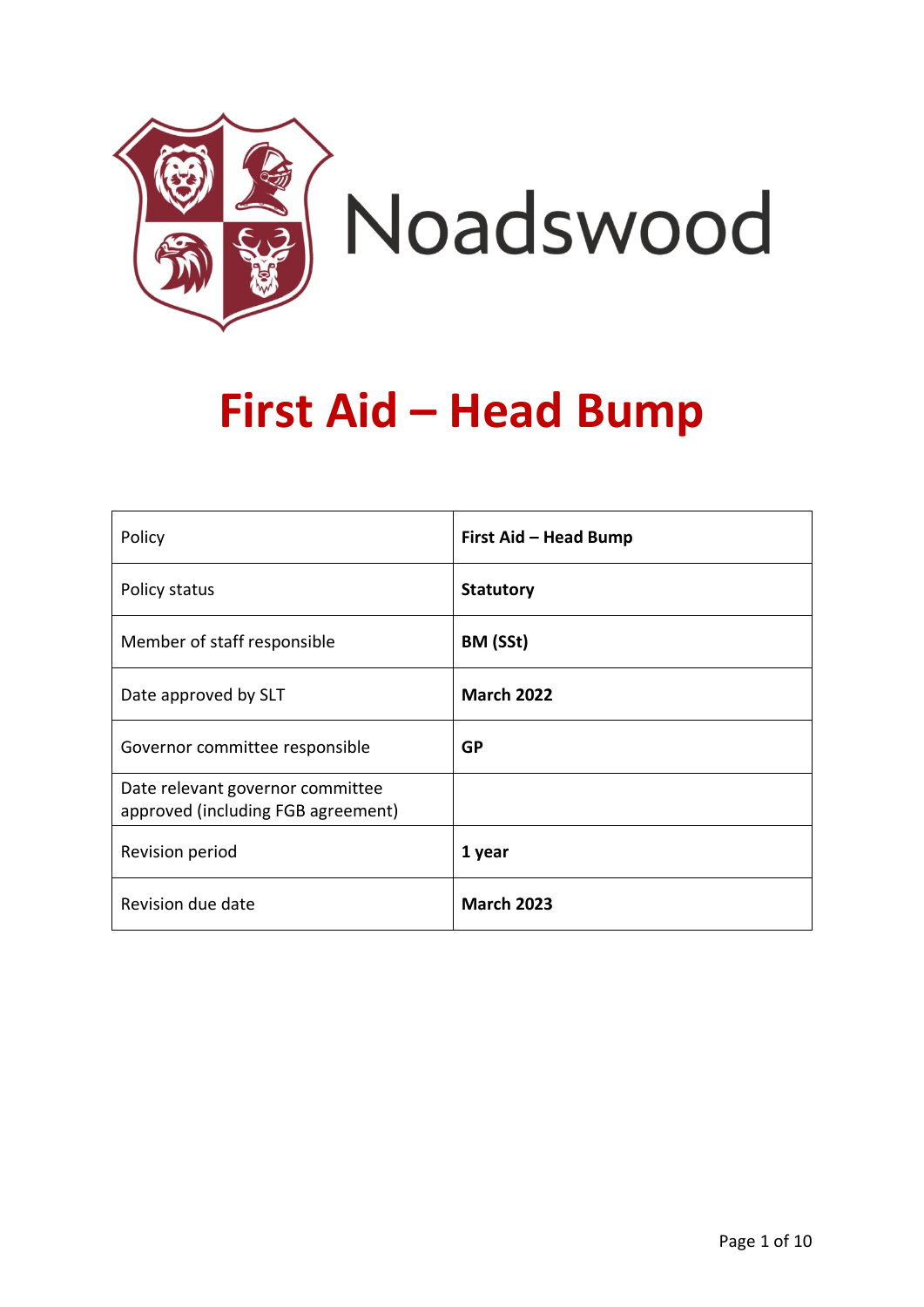# Bump to Head, Head Injury and Concussion

#### Bump to Head, Head Injury & Concussion Policy

School staff need to be able to assess signs and symptoms, know how to recognise an emergency and how and when to summon assistance. The duty of care that school staff have also extends to acting as any prudent parent would in the event of illness or injury.

This policy will be used by staff assessing and treating all head injuries in school on and off site. It will be used to determine the course of action to take depending on the circumstances and symptoms displayed.

See Appendix 1 for a flow chart diagram on how head injuries are assessed, treated and communicated within school.

#### **Bump To Head**

A bump to the head is common in children. If a child is asymptomatic i.e. there is no bruising, swelling, abrasion, mark of any kind, dizziness, headache, confusion, nausea or vomiting and the child appears well then the incident will be treated as a 'bump' rather than a 'head injury'.

Bump to head protocol:

- Child to be assessed by a First aider using the Head Injury Checklist (Appendix 2)
	- If sending a student to the medical room ensure they have another person with them who can inform the welfare assistant that they have had a head bump
- First Aider to observe for a minimum of 15 minutes. If pupil begins to display head injury symptoms they will be sent to welfare assistant (if not already there) for further assessment, if no change during observation then pupil can return to normal lessons
- **EXECT:** First Aider to email all staff
	- o **Head Bump Alert – Name of pupil**

Please be aware that this pupil has suffered a bump to the head today. They have been monitored and assessed to be fit to remain in school. Please be alert to any changes in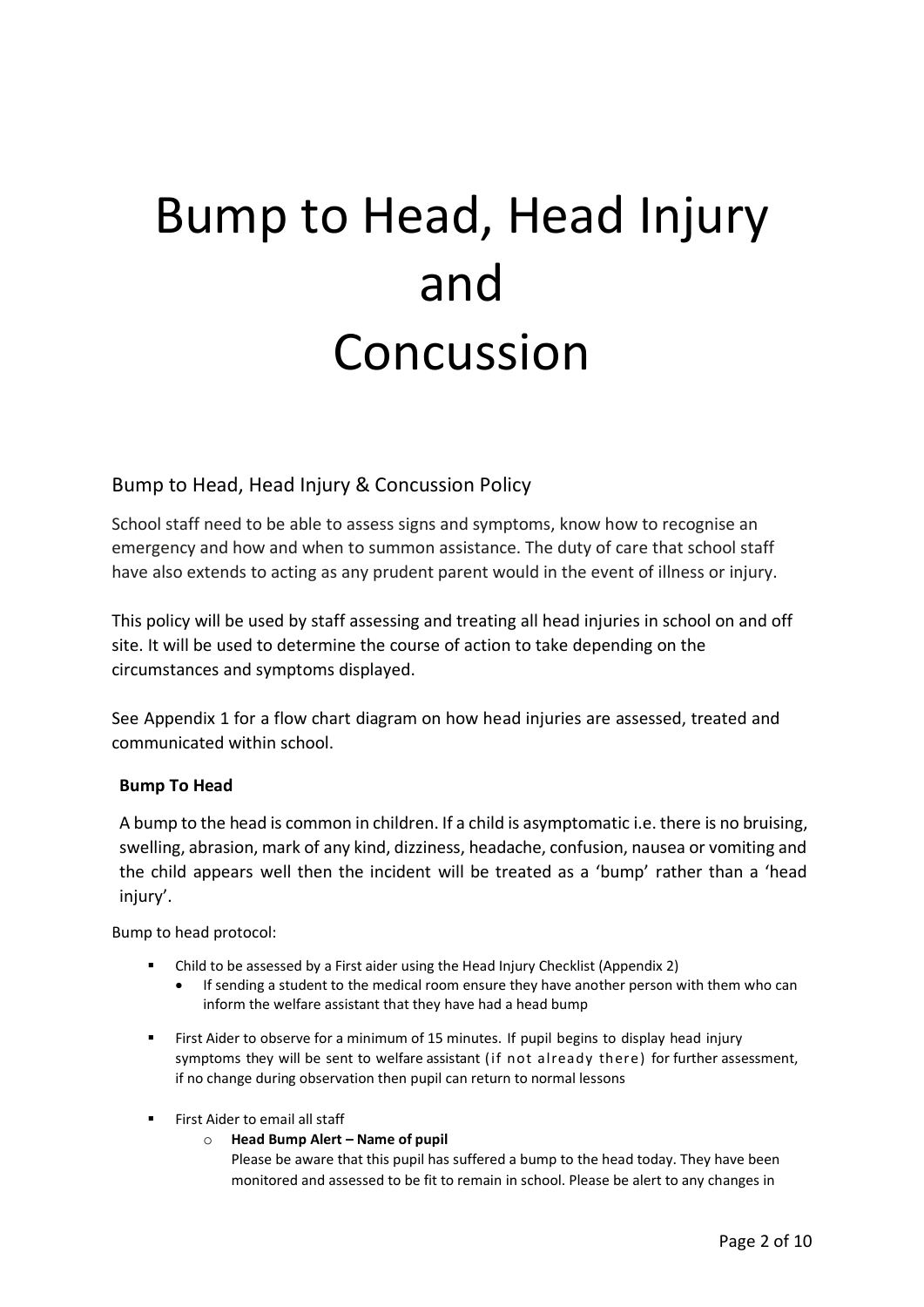their condition and notify the Welfare Assistant asap if you have any concerns Member of staff to record the episode on SIMS. PE teacher if child has not been sent to the medical room.

#### **Minor Head Injury**

A minor head injury often just causes lumps or bruises on the exterior

of the head. Other symptoms Include:

- **Nausea**
- Mild headache
- Tender bruising or mild swelling of the scalp
- Mild dizziness

Minor Head Injury Protocol

- Child to be assessed by a welfare assistant or another first aider using the Head Injury Checklist (Appendix 2)
	- If sending a student to the medical room ensure they have another person with them who can inform the welfare assistant that they have had a head bump
- Contact parent to notify of head injury and communicate plan of action
- **Rest**
- Observation Complete observation checklist and repeat every 15 minutes until the child feels better or is collected by a parent/carer
- If the pupil's symptoms subside they may return to class.
- Parent informed by EPraise requesting they read an attached head injury advice letter (Appendix 3)
- Head Injury advice sheet (appendix 3) to be given to pupil
- $\blacksquare$  First Aider to email all staff
	- o **Head Bump Alert – Name of pupil**

Please be aware that this pupil has suffered a bump to the head today. They have been monitored and assessed to be fit to remain in school. Please be alert to any changes in their condition and notify the Welfare assistant asap if you have any concerns

■ Medical room staff to record the episode on their intertanl system and CPOMS including how the injury occurred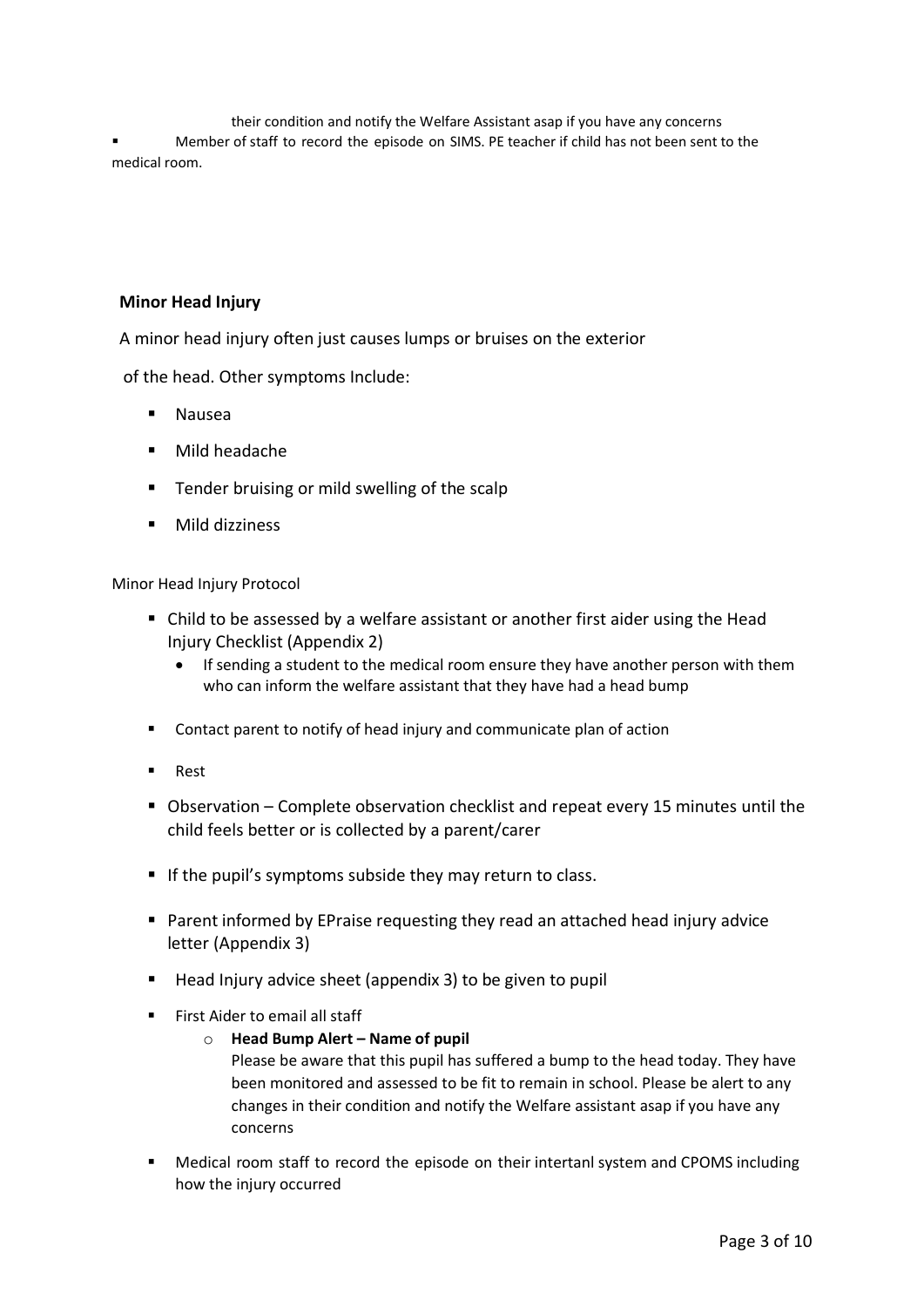If, at any point, the pupil's condition deteriorates and shows any of the symptoms of a severe head injury, follow the protocol in the severe head injury section

#### **Severe Head Injury**

A severe head injury will usually be indicated by one or more of the

following symptoms:

- Unconsciousness briefly or longer
- Difficulty in staying awake
- Seizure
- Slurred speech
- Visual problems including blurred or double vision
- Difficulty in understanding what people are saying/disoriented

■ Confusion (Rule out signs of confusion by asking them the date, where they are, what tutor group they are in)

- **Balance problems**
- Loss of power in arms/legs/feet
- Pins & needles
- Amnesia
- Leakage of clear fluid from nose or ears
- Bruising around eyes/behind ears
- Vomiting repeatedly
- Neck pain

These are signs of a severe head injury – follow the Severe head injury protocol

Also, if the pupil has either of these conditions, follow the severe head injury protocol:

- **■** If the pupil has had brain surgery in the past
- If the pupil has a blood clotting disorder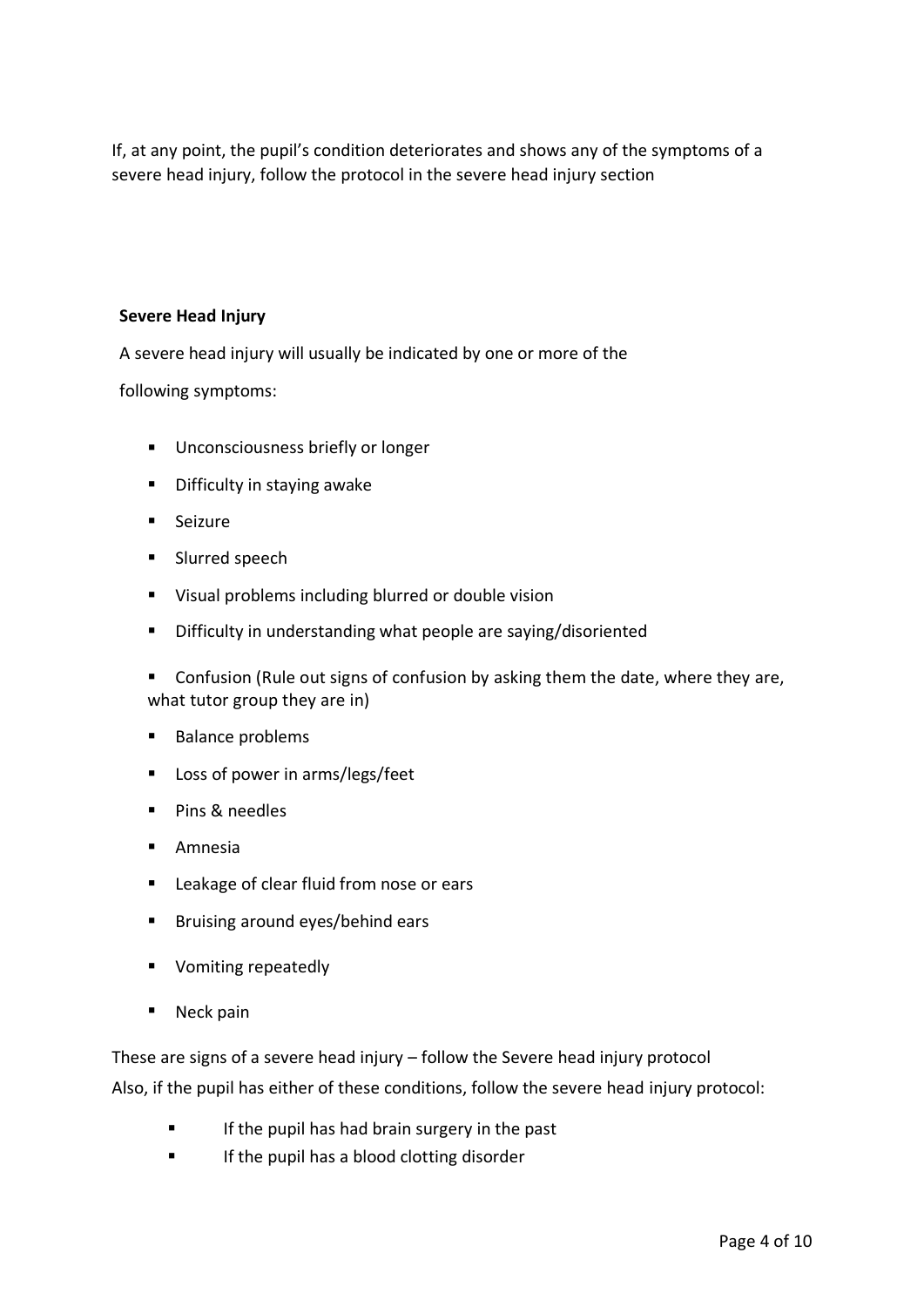Severe Head Injury Protocol

- If unconscious, you should suspect a neck injury and do not move the student
- **CALL 999 FOR AMBULANCE**
- Notify parent asap (call all telephone numbers and leave a message). Repeat every hour

**E** If the ambulance service assess the pupil over the phone and determine that no ambulance is required, student is to be sent home

- Parent informed by EPraise requesting they read an attached head injury advice sheet (Appendix 3)
- Head Injury advice sheet (appendix 3) to be given to pupil
- Medical room staff to record the episode on SIMS and CPOMS. Welfare assistant to request a Serious Injury Report form from member of staff present at the time of the incident.
- On return to school, Welfare Assistant to liaise with parent using the Graduated return to play form (Appendix 4) to determine the nature of PE activities to be allowed. For all severe head injuries, not limited to rugby injuries. Welfare assistant to liaise with PE department. It is ultimately the parent's responsibility to sign-off the child's return to PE/sports activities.

#### **Concussion (Post Concussion Syndrome)**

Concussion is the sudden but short-lived loss of mental function that occurs after a blow or other injury to the head. It is the most common but least serious type of brain injury and can occur **up to 3 days** after the initial injury.

The cumulative effects of having more than one concussion can be permanently damaging. Concussion must be taken extremely seriously to safeguard the long-term welfare of the person.

Symptoms include:

- **Headache**
- Dizziness
- Feeling in a fog
- May or may not have lost consciousness
- Vacant expression
- Vomiting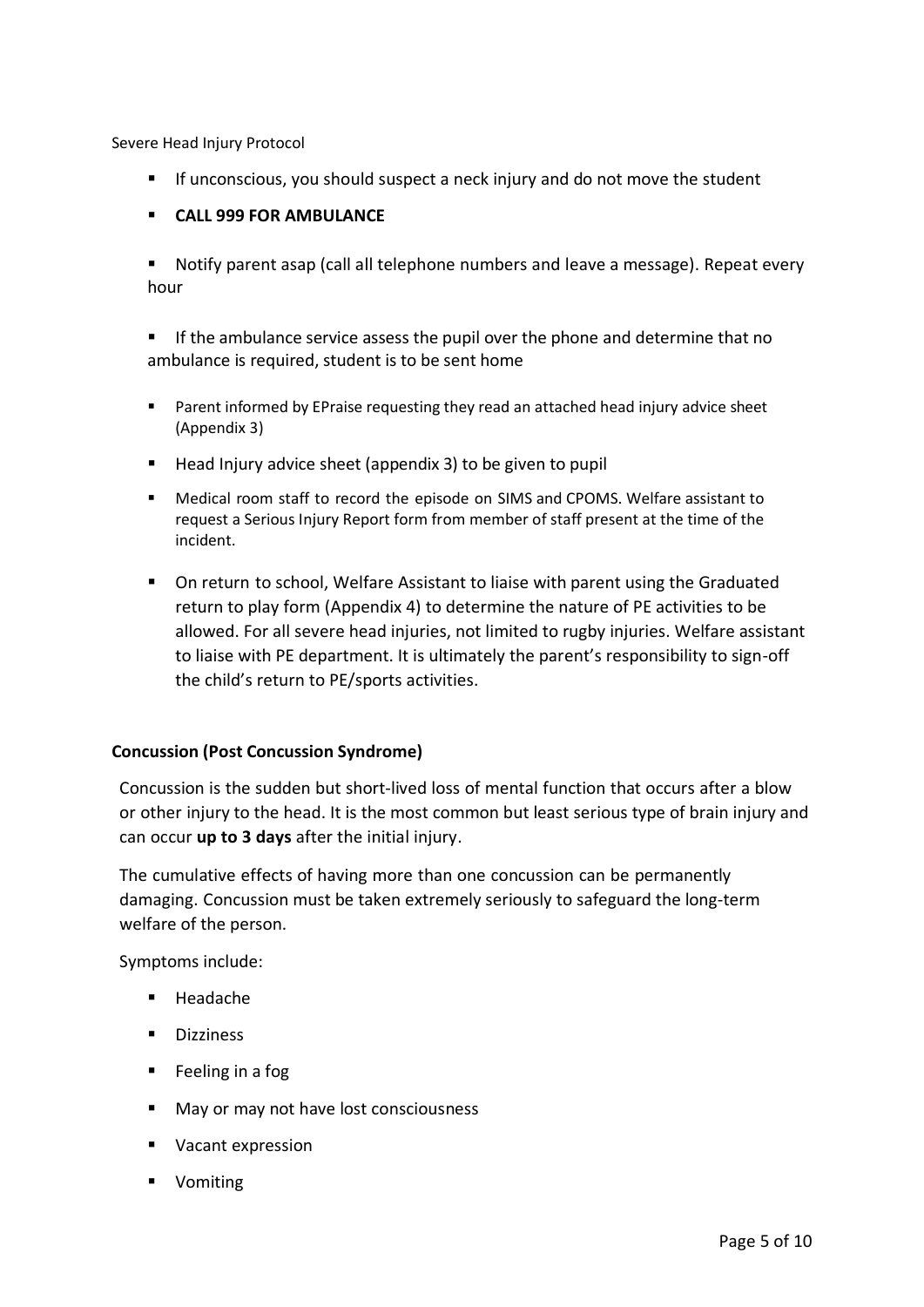- Unsteady on legs
- Slow reactions
- Inappropriate or abnormal emotions irritability/nervous/anxious
- Confused/disorientated
- Loss of memory of events leading up to and after the concussion

If you notice any of these symptoms in a pupil who has previously sustained a head injury they may be suffering from post concussion syndrome and should be referred to the Welfare Assistant immediately.

If any of the above symptoms occur the pupil must be seen by a medical professional in A&E, minor injuries or the GP surgery. If a parent is not able to collect the child, call 999.

Guidance to be followed from Rugby Football Union on Return to Play after Concussion (Appendix 4)(For all severe head injuries, not limited to rugby injuries). This gives clear guidance on students returning to academic studies and sport following a concussion. Welfare Assistant to liaise with parent to determine the nature of PE activities to be allowed and Welfare assistant to liaise with PE department. It is ultimately the parent's responsibility to sign-off the child's return to PE/sports activities.

PE department to notify Welfare Assistant if they are made aware of a pupil sustaining a sport-related head injury out of school hours.

If the school become aware of a concussion relating to an incident in school that had not previously been assessed as a serious head injury, Welfare Assistant to request a Serious Injury Report Form from the member of staff present at the time of the incident.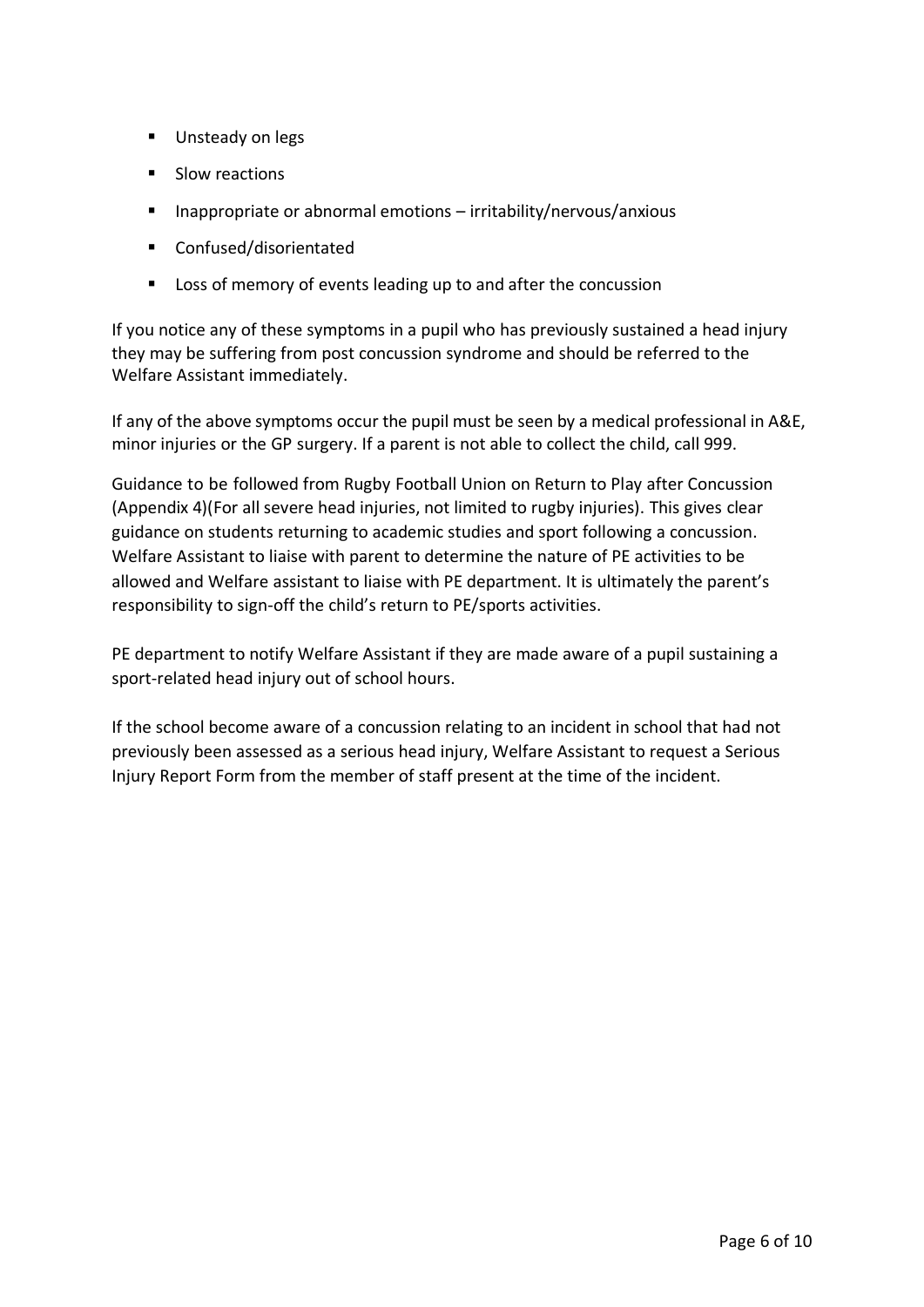# Appendix 2 **Head injury checklist for first aiders**

Minor head injury symptoms - assess the child for signs of the following:

- Nausea
- Mild headache
- Tender bruising or mild swelling of the scalp
- Mild dizziness

These are signs of a minor head injury – follow the Minor head injury protocol If no symptoms – follow Bump to Head protocol Severe Head Injury symptoms - assess the child for signs of the following:

- - Unconsciousness briefly or longer
	- Difficulty in staying awake
	- Seizure
	- Slurred speech
	- Visual problems including blurred or double vision
	- Difficulty in understanding what people are saying/disoriented
	- Confusion (Rule out signs of confusion by asking them the date, where they are, what tutor group they are in)
	- Balance problems or loss of power in arms/legs/feet
	- Pins & needles
	- **Amnesia**
	- Leakage of clear fluid from nose or ears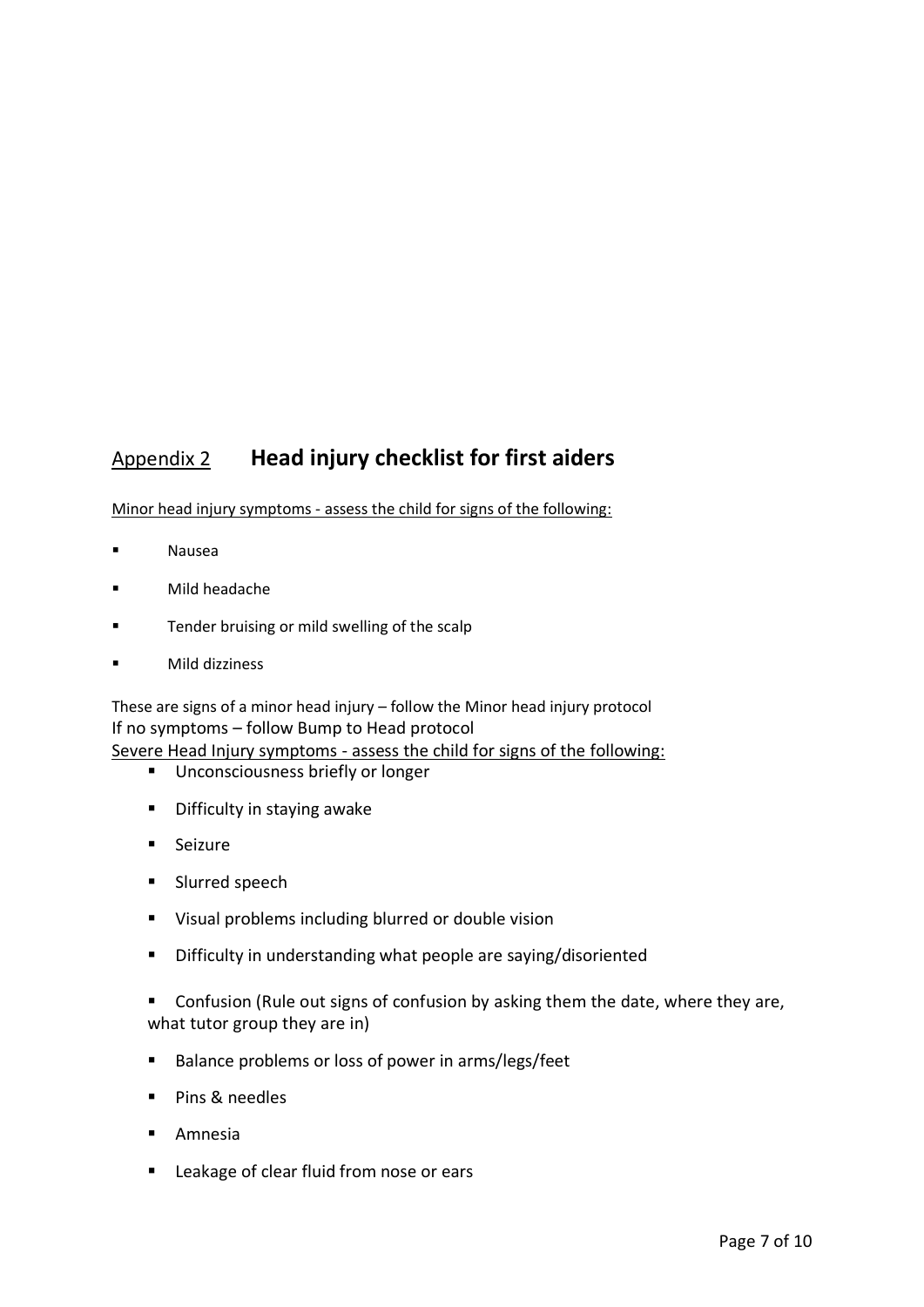- Bruising around eyes/behind ears
- Vomiting repeatedly
- Neck pain

These are signs of a severe head injury – follow the Severe head injury protocol If the pupil has either of the following, treat the injury with the Severe Head Injury Protocol and call 999 immediately:

- If the pupil has had brain surgery in the past
- If the pupil has a blood clotting disorder

#### Appendix 3

#### **ADVICE TO PARENTS AND CARERS CONCERNING CHILDREN WITH HEAD INJURIES**

Your child has sustained a head injury and following thorough assessment we are satisfied that the injury does not appear to be serious.

#### Please refer to NHS Head Injury Advice Sheet:

[https://what0-18.nhs.uk/professionals/gp-primary-care-staff/safety-netting](https://what0-18.nhs.uk/professionals/gp-primary-care-staff/safety-netting-documents-parents/head-injury)[documents-parents/head-injury](https://what0-18.nhs.uk/professionals/gp-primary-care-staff/safety-netting-documents-parents/head-injury)

# If you are concerned please **CONTACT YOUR DOCTOR, NHS 111 OR CONTACT THE ACCIDENT AND EMERGENCY DEPARTMENT**

In addition:

**Do** expect the child to feel 'off colour'. Do not force them to eat, but make sure they have enough to drink.

- **Do** expect the child to be more tired than usual. Allow them to sleep if they want to. Check on them every 2 hours in the first 24 hours. Do not be confused between normal sleep and unconsciousness – someone who is unconscious cannot be woken up – you need to be satisfied they are reacting normally to you.
- **Do** expect the child to have a slight headache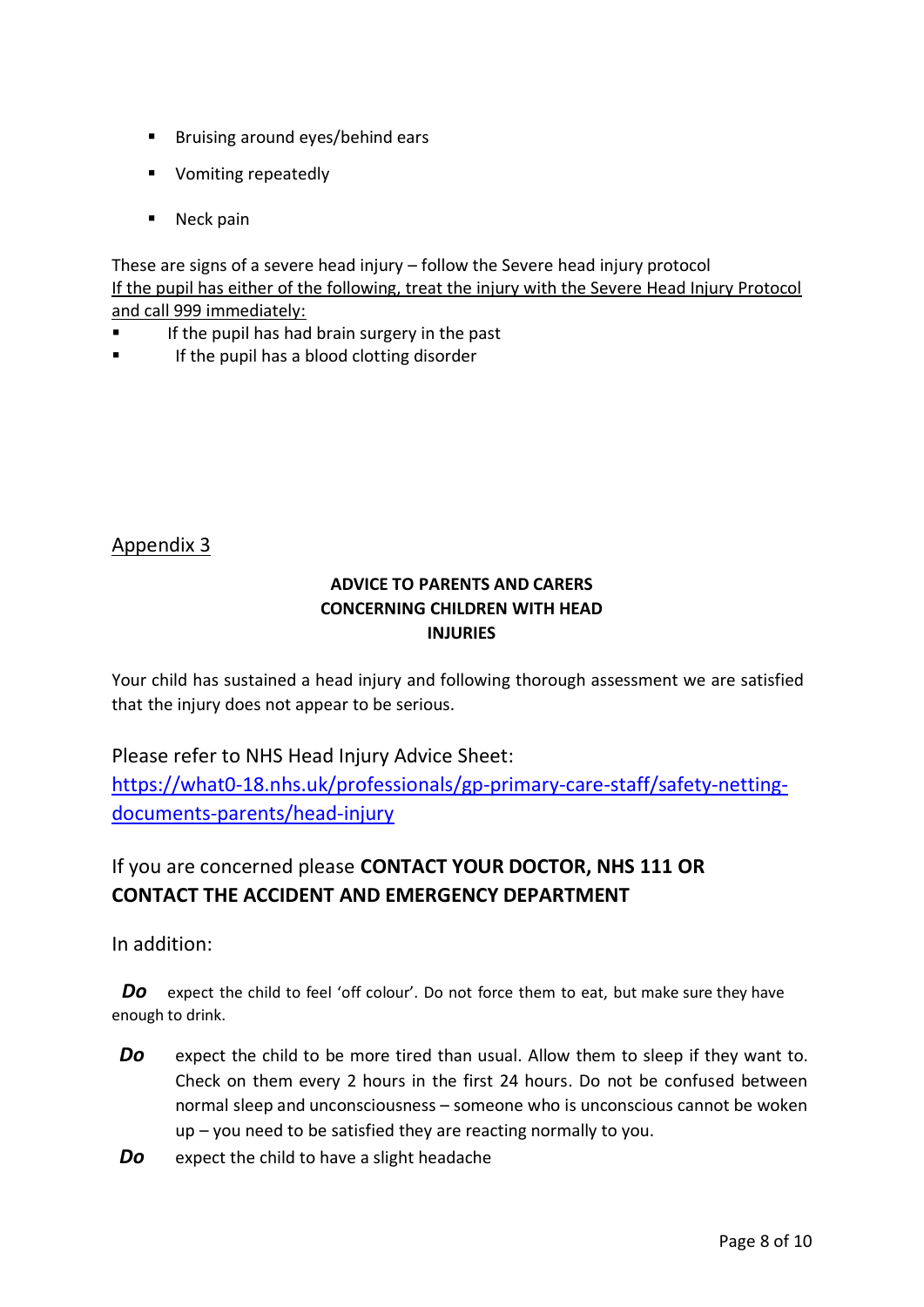**Do** keep the child quiet and resting as much as possible. Keep them away from school, discourage active games, watching TV and reading until the symptoms subside.

These symptoms should improve steadily and the child should be back to normal within a

few days. Even after a minor injury, complications may occur, but they are rare.

#### **If the symptoms worsen, or if you notice the following signs**:

- $\cdot$  Difficulty in waking from sleep
- $\sim$  Appears confused or not understanding what is said to them
- Vomiting
- $\sim$  Complaining of severe headache, or trouble with their eyesight
- Become irritable
- $\sim$  Has any kind of attack which you think is a fit

Then you are advised to:

## **CONTACT YOUR DOCTOR, NHS 111 OR CONTACT THE ACCIDENT AND EMERGENCY DEPARTMENT WITHOUT DELAY**

### Appendix 4 **GRADUATED RETURN TO PLAY**

Ref: Englandrugby.com – Concussion management guidelines

| <b>Step</b> | Time at<br><b>Stage</b> | <b>Rehabilitation</b>                        | <b>Exercise</b><br><b>Allowed</b>                                      | <b>Objectives</b>                                | <b>Signed</b><br>Off and<br><b>Date</b> |
|-------------|-------------------------|----------------------------------------------|------------------------------------------------------------------------|--------------------------------------------------|-----------------------------------------|
| 1.          | 14 Days                 | Rest                                         | Complete<br>Physical and<br>cognitive<br>rest<br>without<br>symptoms   | Recovery                                         |                                         |
| 2.          | 48 hrs<br>Later         | <b>Light Aerobic</b><br>Exercise             | Walking,<br>swimming<br>, static<br>bike. No<br>resistance<br>training | Increase<br>heart rate<br>and access<br>recovery |                                         |
| 3.          | 48 hrs<br>Later         | <b>Sports</b><br><b>Specific</b><br>Exercise | Running<br>drills.<br>No.<br>head                                      | Add<br>movement<br>and assess<br>recovery        |                                         |